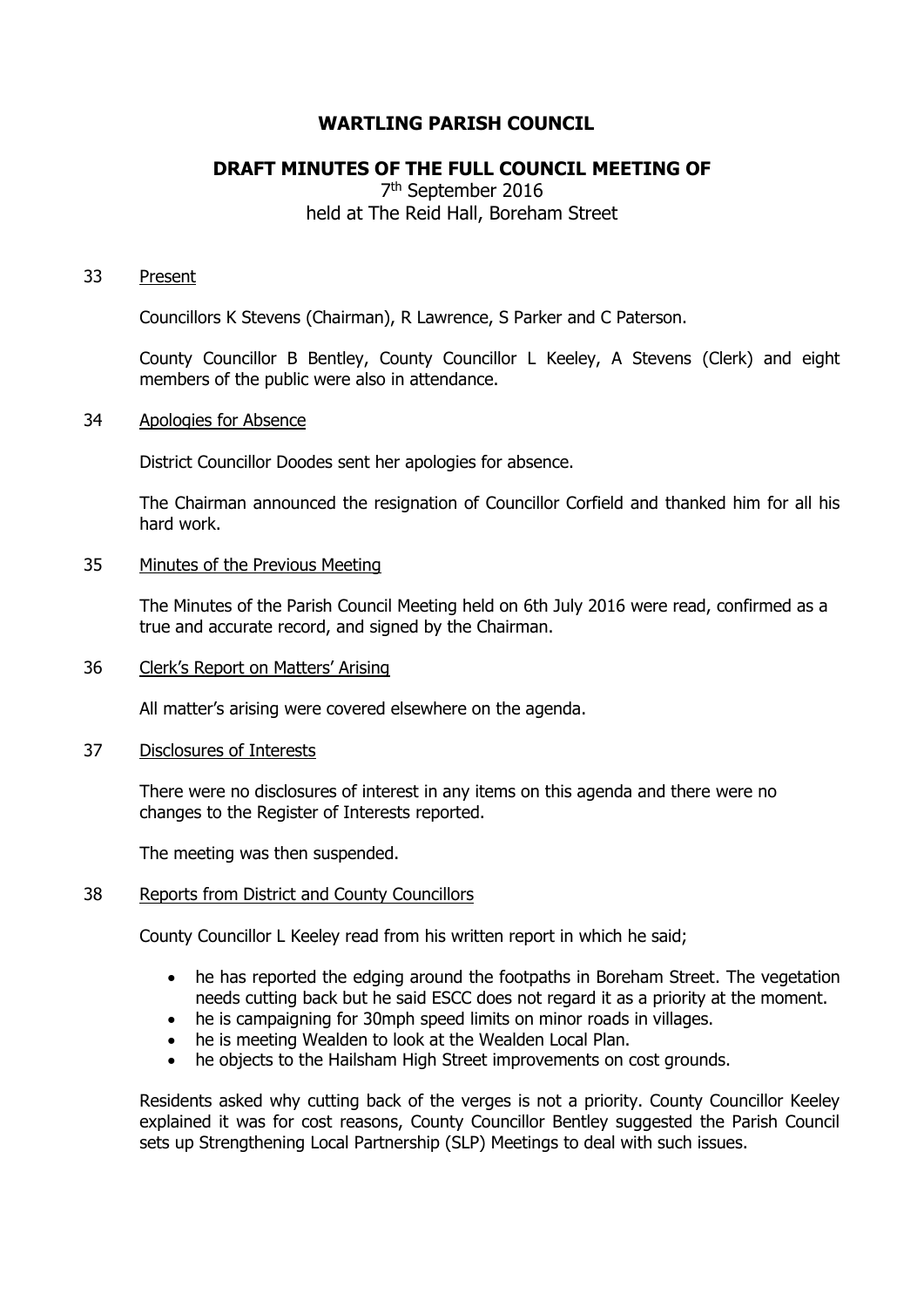County Councillor B Bentley said he has nothing new to report from County because of the summer break but his role on the Local Government Association has changed and he is now its representative for Community Safety and Policing.

#### 39 Questions from Members of the Public

There were no questions from the public on this occasion.

The meeting was then re-opened.

#### 40 Reports

a) Planning – There have been no Parish Council Planning Meetings since the last Full Council Meeting but Councillor Stevens attended the September Planning Panel Meeting at Wealden District Council. The District Council is currently carrying out studies to support the proposed new Local Plan and new sites are being put forward to be assessed for development. Traveller Sites are also being reviewed and plans are being submitted for a new crematorium near Horam.

#### b) Environment North

The bridge on footpath 21 has now been repaired.

## c) Footpaths

It was reported that brambles need cutting back in Joe's Lane and a stile is broken on footpath 19. Councillor Paterson will carry out a site visit and take any necessary action.

#### d) Environment South

Fly tipping in Jenner's Lane has now been cleared.

#### e) Highways

Councillor Parker has asked Highways to consider traffic calming at Warting Hill. Highways says it has limited funding and does not consider Wartling Hill to be a priority because it has a good safety record. Residents are asked to report all future accidents to Councillor Parker.

Councillor Lawrence reported three potholes near the industrial estate by Chilley Farm to Highways on  $3<sup>rd</sup>$  August and  $3<sup>rd</sup>$  September but nothing has been done to repair them. The Clerk will take this up with Highways.

#### f) Police

There was nothing new to report on this occasion.

## g) Communication

Two new cabinets have been installed which they will enable a fibre-to-the-cabinet solution to be delivered to this area by the end of this year, BT permitting.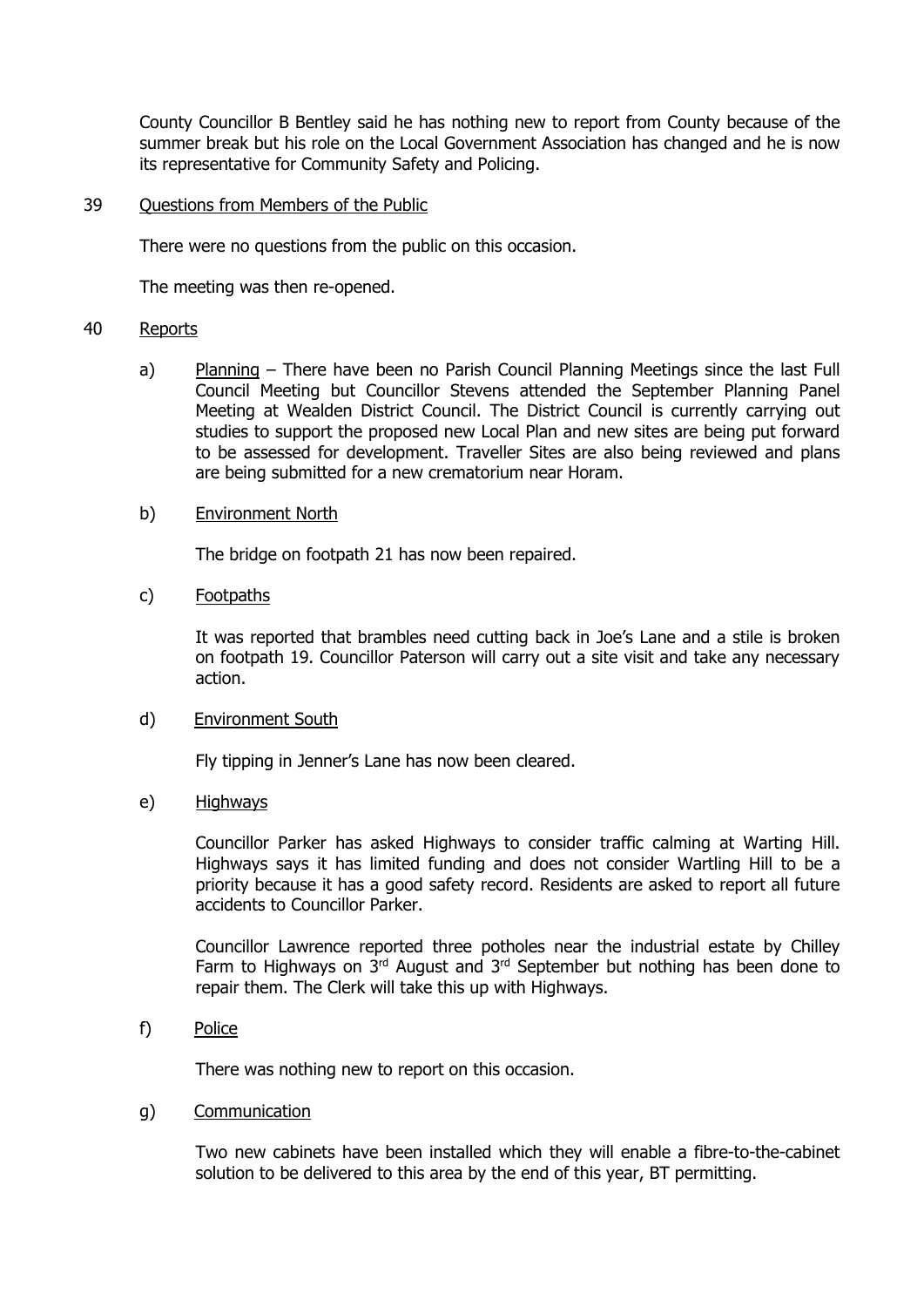## h) Speedwatch

The Speedwatch Team has met and fifteen speeding vehicles have been reported as a result.

The European Traffic Police Network (TISPOL) is launching a new initiative - European Day Without A Road Death – Project EDWARD for short. EDWARD will encourage all road users to reflect on their behaviour and attitude.

There have been a large number of motorbikes speeding through the parish. The bikes are thought to taking part in an illegal race from Beachy Head to Rye. Councillor Stevens will take this up with the Safer Wealden Partnership.

## i) Trees

Wartling Parish Council **resolved** that following Councillor Corfield's resignation Councillor Paterson will now be the Councillor responsible for 'Trees'.

## 41 Reports from Outside Meetings and Courses

Councillor Parker announced that new doors, windows and external lights have been installed at the Reid Hall.

#### 42 Finance Update

Councillors noted and accepted the accounts to 29th July 2016.

On behalf of the Parish Council, Councillor Parker officially presented the grant cheque to the Reid Hall's Chairman and Vice Chairman. The Chairman duly thanked the Parish Council for its help.

## 43 Website

Wartling Parish Council has received a price to update its website and is expecting another in the next few days. Councillors will consider both at the next meeting. In the meantime Councillors agreed the Clerk will apply for a grant towards the costs from the Surrey and Sussex Association of Local Councils.

## 42 Ouestions from Parish Councillors

Councillor Lawrence announced the Local History Group Exhibition, which is being held on the 15<sup>th</sup> October, will be at the Horseshoe Inn and not the Reid Hall as advertised.

## 43 Planning Applications

The following planning applications were considered;

WD/2016/1783/F- St Mary Magdalene's Church, Wartling Hill – Conversion of boiler house into accessible wc including replacement of existing boiler and flue and insertion of new conservation roof light and enhancement of existing parking areas with grass paving grids –